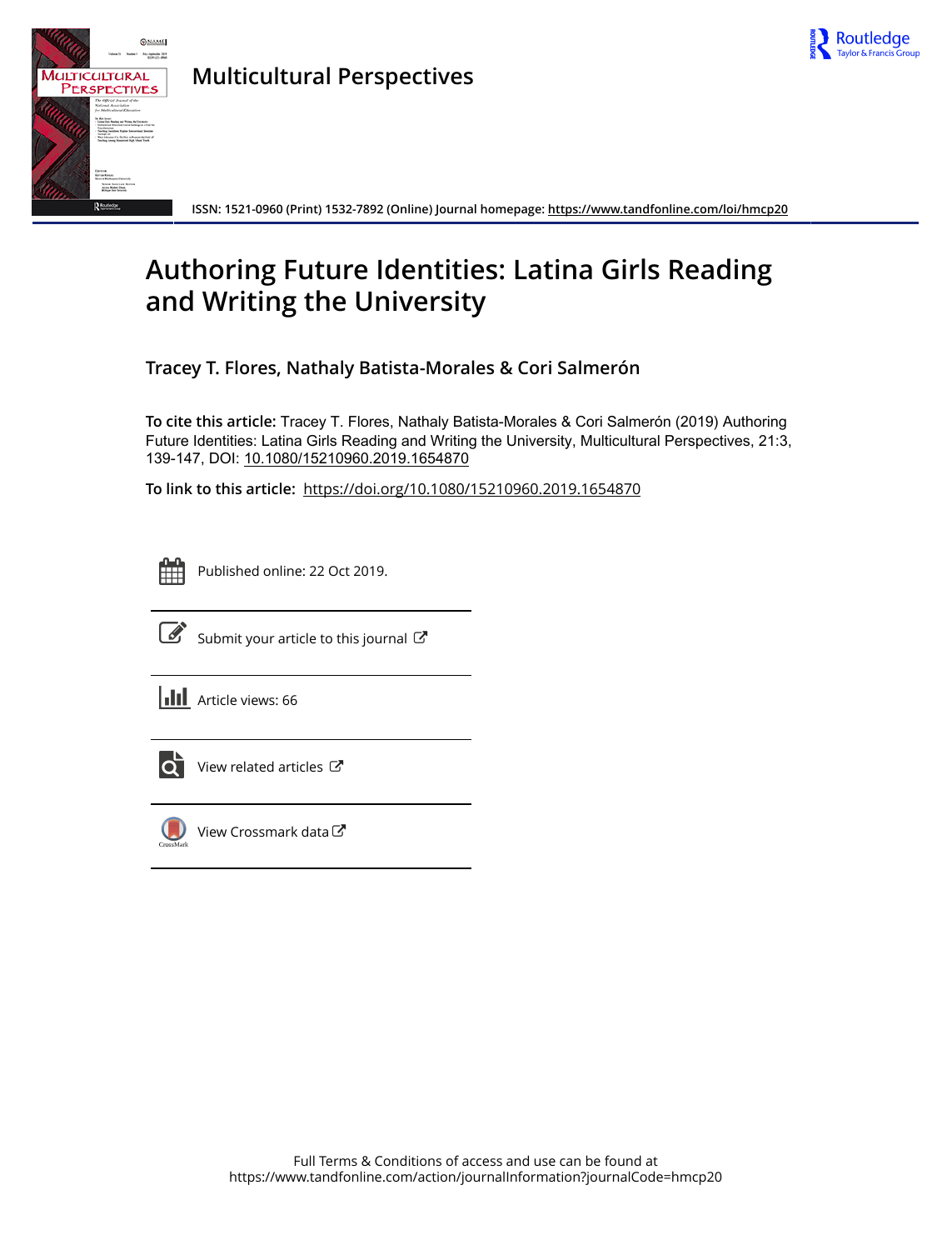<span id="page-1-0"></span>Multicultural Perspectives, 21(3) 139–147 Copyright  $\odot$  2019 by the National Association for Multicultural Education ISSN: 1521-0960 print/1532-7892 online DOI: [10.1080/15210960.2019.1654870](https://doi.org/10.1080/15210960.2019.1654870)



# Authoring Future Identities: Latina Girls Reading and Writing the University

Tracey T. Flores, Nathaly Batista-Morales  $\bullet$  and Cori Salmeron University of Texas at Austin

In this article, we describe the campus visit we organized for Latina girls (grades 6–12) that participated in Somos Escritoras/We Are Writers. Somos Escritoras is a creative space that invites Latina girls to explore their lives and examine their worlds through art, writing, and theater. We focus on the writing marathon we designed for our visit and share the ways this activity invited girls to read and write the campus, while re-imagining their stories and authoring their futures. Drawing on figured words, we discuss how a campus visit can support Latina girls in constructing identities as future college students and graduates.

"I hope for a future of brightness filled with dreams, education, art works, and places to travel seeing wonders and mysteries left for me to unfold. I hope for a future where my voice is heard, where I figure out the one mystery that matters so much more than anything else, "Who am I?"  $\sim$ Esperanza, Somos Escritoras writer"

These words were written by Esperanza, a selfidentified Latina, as we sat inside the Architecture Library on the University of Texas campus. Esperanza, a middle-school student, was one of 13 Latina girls that visited the university as part of their participation in Somos Escritoras/We Are Writers. Facilitated and organized by a Chicana faculty member and a team of Latina and Chicana graduate and undergraduate students in the college of education, Somos Escritoras was a creative space that invited Latina girls to use art, writing, and theater as a vehicle to examine their worlds and craft stories from their lived experiences.

Check for updates

For one week prior to our visit to UT, girls had been attending Somos Escritoras workshops to learn more about themselves and one another as Latinas/Chicanas. The offices where we hosted workshops were located in the surrounding Austin community. In Borderlands/La Frontera, Gloria Anzaldúa ([1987](#page-8-0)) writes, "Nothing happens in the 'real' world unless it first happens in the images in our heads" (p. 87). A majority of our girls were first generation students and we believed that a campus visit to the "figured world" (Holland, Lachicotte, Skinner, & Cain, [1998\)](#page-8-0) of the university to be a potential first step toward imagining their future selves, as college students and graduates.

Correspondence should be sent to Tracey T. Flores, Curriculum and Instruction, University of Texas at Austin, 1 University Station D5700, Austin, TX 78712. E-mail: tflores@austin.utexas.edu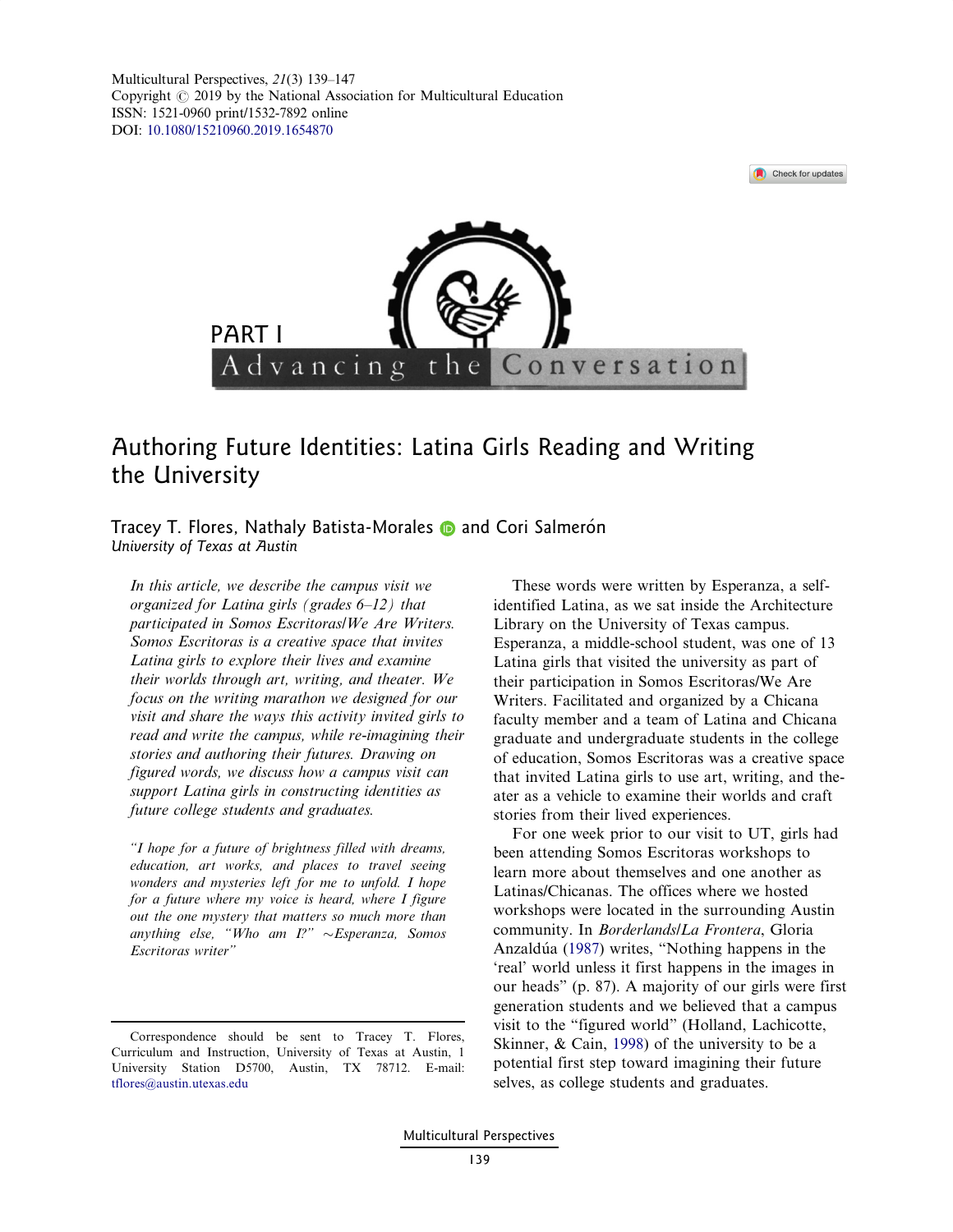<span id="page-2-0"></span>Some scholars have written about the transformational nature that a campus visit can have on students' perspectives of college. For example, Farmer-Hinton ([2008\)](#page-8-0) interviewed 55 high schools seniors from African American and Latino/a backgrounds to discuss the college supports available in their schools. She found the college tour positively impacted their aspirations to attend the university. Similarly, King ([2012\)](#page-8-0) found campus visits to be the most impactful on college-going rates, specifically for first generation students, as it "raised their confidence about the viability of college access" (p. 144) and career opportunities beyond.

Research related to Latina girls often highlights society's negative images and perceptions of them by focusing on teen pregnancy, suicide, and school failure (Denner & Guzman, [2006](#page-8-0)). Somos Escritoras is focused on building on the cultural and linguistic strengths present in the everyday practices of Latina girls as they explore and examine their worlds. Given the scarcity of opportunities for Latina girls to share their voices and literacies in schools and the need for representation throughout their educational journeys (Daisey & Jose-Kampfner, [2002](#page-8-0); García & Gaddes, [2012](#page-8-0)), our work is an important step in providing girls with a space to envision their futures and explore their intersectional identities.

In this article, we share insights into Somos Escritoras in general and our visit to the university. We specifically focus on the writing marathon that we planned to provide Latina girls, majority firstgeneration students, the opportunity to read and write the university. First, we draw on the construct of "figured worlds" (Holland et al., [1998](#page-8-0)) to describe the ways that a visit to the university supported girls in beginning to construct their identities as future college students and graduates within the imagined and real world of the university. Next, we provide an overview of Somos Escritoras workshops, including the goals, and describe the girls and women that were part of the space. Then, we share a brief history of the writing marathon, discussing why we chose this activity as part of our visit. Finally, we share our learnings from our visit and argue for the necessity of opening spaces on our university campuses for Latina girls to reimagine their stories and author their futures.

# Theoretical Framework

To consider the potential of a campus visit for our girls and to encourage and support them in envisioning themselves as future college students

and graduates, we draw upon Holland et al.'s ([1998\)](#page-8-0) concept of "figured worlds" (p. 52). According to Holland et al. [\(1998](#page-8-0)), figured worlds are "cultural realms peopled by characters from collective imaginings … that rest upon people's abilities to form and be formed in collectively realized 'as if' realms" (pp. 51–52). Within the space of Somos Escritoras, in which Latina girls came together to create, write, and share of themselves with one another, workshops served as a "figured world" wherein girls and facilitators could collectively dream and author "new" selves – together.

On our campus visit, we crossed into the "figured world" of the university. The "figured world" of the university constructs certain identities, discourses, and ideologies of being, becoming, and belonging in which "particular characters and actors are recognized, significance is assigned to certain acts, and particular outcomes are valued over others" (Holland et al., [1998,](#page-8-0) p. 52). The privileging of "certain acts," or rather of particular ways of knowing and being, can serve to open space for few, while limiting access for many. In entering and navigating various figured worlds, we seek opportunities and experiences to "author" ourselves on our own terms to disrupt the ways that we are "authored" within these various worlds (Blackburn, [2002;](#page-8-0) Valdez & Omerbasic, [2015\)](#page-9-0). The concepts of figured worlds and authoring are important in considering how, as Latina girls and women, we are positioned in society in general, and the university specifically, at the intersection of race, class, gender, sexual orientation, and immigration status (Urietta, [2007\)](#page-9-0), and how we see ourselves in relation to how society views us.

We hoped that our campus visit and participation in a writing marathon would open space for girls to read and write the campus in order to demystify the "figured world" of the university. Unlike a traditional campus visit, in which prospective students and their families are guided around the university and talked at, we built on the practices of Somos Escritoras by embedding reading, writing, and discussion into our day. We planned the writing marathon to open space within the larger figured world of the university for us to explore important landmarks while reflecting on their significance and what they symbolized for us and those that came before us. In our visit, we envisioned disrupting the discourses, stories, and narratives attached to the university by authoring a new narrative alongside girls, in which traditional notions of who is granted access and who belongs is dismantled and reconstructed.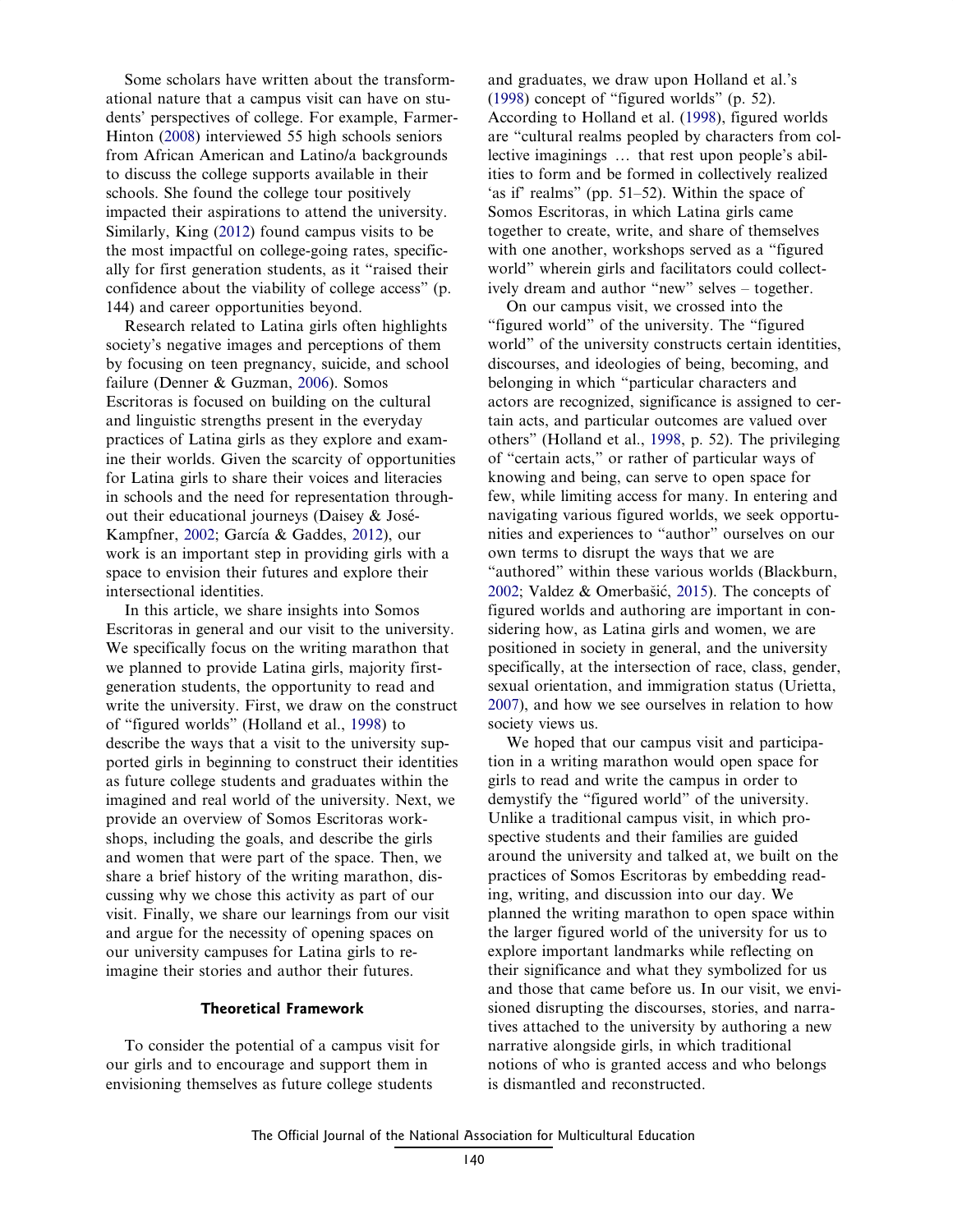## <span id="page-3-0"></span>Somos Escritoras/We Are Writers Overview

Somos Escritoras stems from my (Tracey) dissertation study, in which I worked alongside Latina girls, in middle and high school, and their parents in a writing workshop. In workshops, girls and their parents were invited to explore and examine their lived experiences and their worlds through drawing and writing. After two iterations (Flores, [2018a,](#page-8-0) [b](#page-8-0)) of these workshops, girls expressed their desire to have a space of their own to grow and learn together. This current iteration, which we report on in this article, is in response to the voices and needs of girls from across workshops.

Somos Escritoras is a creative space for Latina girls (grades 6–12) that invites them to share and perform stories from their lived experiences using art, theater, and writing as a tool for self-reflection and self-expression. This model draws on the work of scholars who have worked alongside girls of color in creative, arts-based literacy spaces. In these spaces, Black and Latina girls have learned ways to leverage their literacies and experiences through reading, writing, and performing of stories from their lived experiences (Brown, [2013](#page-8-0); García  $\&$ Gaddes, [2012](#page-8-0); Muhammad, [2012](#page-9-0); Winn, [2011;](#page-9-0) Wissman, [2011\)](#page-9-0).

Somos Escritoras writing mentors collaborated to intentionally design and facilitate workshops. Our goal was to support Latina girls in continuing to develop their many literacies, while learning new tools to speak their truths, define themselves, and amplify their voices within a supportive community of girls and women. We hosted workshops in collaboration with Con Mi Madre, an organization that "empowers young Latinas and their mothers through education and support services that increase preparedness, participation, and success in post-secondary education," (Con Mi Madre Mission, n.[d](#page-8-0)., para. 2). They opened their offices to us to host Somos Escritoras and supported us in our recruitment efforts. Workshops convened for 2 weeks in June 2018 and consisted of 6 day-long workshops and culminated with a final celebration of writing that was open to the girls' family and friends.

In designing Somos Escritoras, we created daily workshops that centered on the cultural and linguistic resources of girls while considering their gendered ways of knowing and being. Each session was facilitated in English and Spanish and we modeled and shared our writing in both languages to encourage girls to do the same. We recognized that each girl had a different relationship to their language(s)

and not all of them had access to bilingual course offerings; therefore, we were intentional in creating a space that allowed for them to draw upon their full linguistic repertoires.

Throughout each day, we read, watched, and discussed a variety of multimodal texts (Serafini, [2013](#page-9-0)), including artwork, poetry, spoken word poetry, and children's books, created and performed by women and men of color, including Maya Angelou, Audre Lorde, Pat Mora, Michele Serros, and others. These texts examined topics related to language, culture, and gender – topics relevant and important to young Latinas, but often absent from the school curriculum (Jocson, [2010](#page-8-0)). Finally, girls reflected on their lives, selecting stories and experiences rooted in their "funds of knowledge" (Moll, Amanti, Neff, & Gonzalez, [1992](#page-8-0)) and "pedagogies of the home" (Delgado Bernal, [2001](#page-8-0)) to share with one another.

At the end of the first week, we planned a campus visit to the university in which the program director and writing mentors were affiliated. We organized our visit to further our program goals by: (1) supporting girls in envisioning their futures as college graduates, (2) demystifying the "figured world" of the university, (3) *providing* the opportunity for girls to continue to engage in reading and writing of their worlds and the university through participation in a writing marathon.

#### Somos Escritoras Girls

To recruit girls to participate in Somos Escritoras, we made flyers that detailed the program goals and registration information. We shared these flyers via e-mail with local middle- and highschool teachers, parent support specialists, and district curriculum departments and via social media (e.g., Twitter). In addition, Con Mi Madre, helped in our recruitment efforts by sharing information with their young Latinas as a summer program offering.

Thirteen Latina girls (grades 6–12) self-selected and registered to participate in Somos Escritoras. All girls were born in the United States and selfidentified as Latina, Chicana, or Bicultural (Half White/Half Mexican). Twelve girls considered themselves bilingual and biliterate, being able to understand, speak, read, and write in English and Spanish, with different noted self-perceptions of their abilities. One girl considered herself "partially" bilingual and biliterate, feeling more comfortable speaking in English, and expressing that her peers ridiculed her when she spoke in Spanish.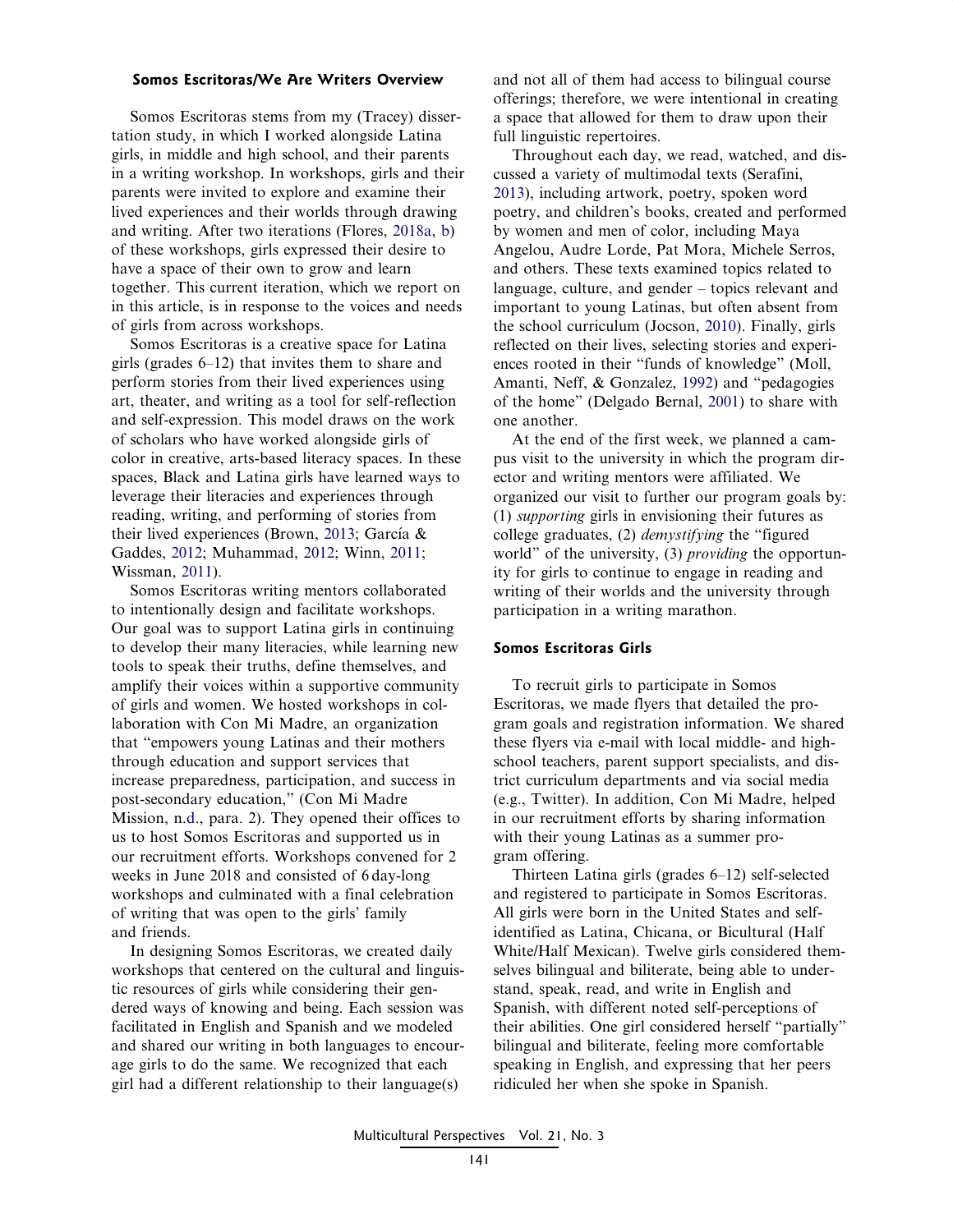<span id="page-4-0"></span>Girls attended public and charter schools located throughout the city. Five girls were in high school (grades 9–12) and eight girls were in middle school (grades 6–8). Eleven girls were first-generation college bound students. Two girls had parents that were faculty at different universities in the Austin area. In addition, six girls participated with their mothers in Con Mi Madre.

#### Somos Escritoras Team

Somos Escritoras was facilitated by a team of women self-identifying as Latina, Chicana, Puerto Rican, and Mexican American. As a faculty member in the college of education at UT, I (Tracey) serve as the Somos Escritoras program director and lead facilitator. As the director, I intentionally recruited a team of Latina undergraduate and graduate students to serve as writing mentors. I recruited women whose vision and values aligned with the goals of the program and that I knew could serve as positive mentors to young Latinas, sharing their experiences openly and honestly. Two doctoral candidates, Cori and Nathaly, served as graduate writing mentors and two pre-service teachers, Iris and Maya, served as undergraduate writing mentors. In addition, I invited my younger sister, Stephanie, to join the team as a writing and theater mentor.

We came together as a team because of our shared belief in the power of our stories and histories that reside in our cultural and familial upbringing and our view of art and writing as tools of selfexpression and liberation. Each of us brought unique experiences teaching alongside youth in K–12 settings, developing language arts curriculum, and facilitating writing workshops for youths in arts-based community spaces. From these experiences, we knew firsthand the restorative potential of spaces like Somos Escritoras to build community and transform self-perceptions of all those involved. In addition, as Latina women, activist-students, and activist-educators, we leverage our privileges as faculty and students at a Research 1 institution in benefit of the communities that we serve.

# The Writing Marathon: Reading and Writing the University

The writing marathon is part of the traditions of the National Writing Project (NWP). Rooted in the words of author Natalie Goldberg and the practices of NWP teacher consultants (TCs), the writing marathon brings writers together to explore a

landmark or city through writing. Originally, the writing marathon was housed inside of the invitational summer institute (ISI), in which teachers spent an extended amount of time journaling. Later, the marathon would move from the ISI to the city. Over the years, the model has evolved; however, the foundation for a writing marathon is grounded in the principles of a group of writers, willing to commit to giving each other time and space to write, without apology, for an extended amount of time.

Drawing on these principles, we intentionally structured our marathon to align with the goals and themes of Somos Escritoras. First, we planned our marathon route and the landmarks we would visit based on what they symbolized for us. These landmarks included the Martin Luther King Jr. statue, the UT tower, the School of Architecture's library, and a wall located in the Perry Castañeda library with quotes from Gloria Anzaldúa's manuscript,  $A$ Letter to Third World Women Writers (1983). This bright blue wall features her writing from her own hand in white script. Anzaldúa's identity as a powerful Chicana writer who attended UT for part of her career made this landmark special in our journey.

We selected two mentor texts, The Sun and Her Flowers (kaur, [2017\)](#page-8-0) and Borderlands/La Frontera (Anzaldúa, [1987](#page-8-0)), to read and discuss at each landmark. We chose kaur's collection of writing because her work examines themes related to culture, language, and feminism, which embodied the multiple topics we wanted to explore. Gloria Anzaldúa's Borderlands/La Frontera was selected with the goal of connecting previous workshop readings, writing crafted by girls, and the last site of the writing marathon. Additionally, we created a marathon writing journal with space for drawing, writing, and reflecting (See Table 1).

#### Data Collection and Analysis

For the purpose of this article, we focus on our Somos Escritoras visit to UT and the writing marathon that we planned for girls. We drew on three sources of data from our visit. This includes (a) ethnographic field notes, (b) writing and drawing artifacts from the writing marathon, and (c) girls' post-writing campus visit reflections. Through this data, we coded using simultaneous coding methods  $(Saldaña, 2015)$  $(Saldaña, 2015)$  $(Saldaña, 2015)$  and analyzed to consider the ways that our visit to UT might support girls in constructing identities as college students and graduates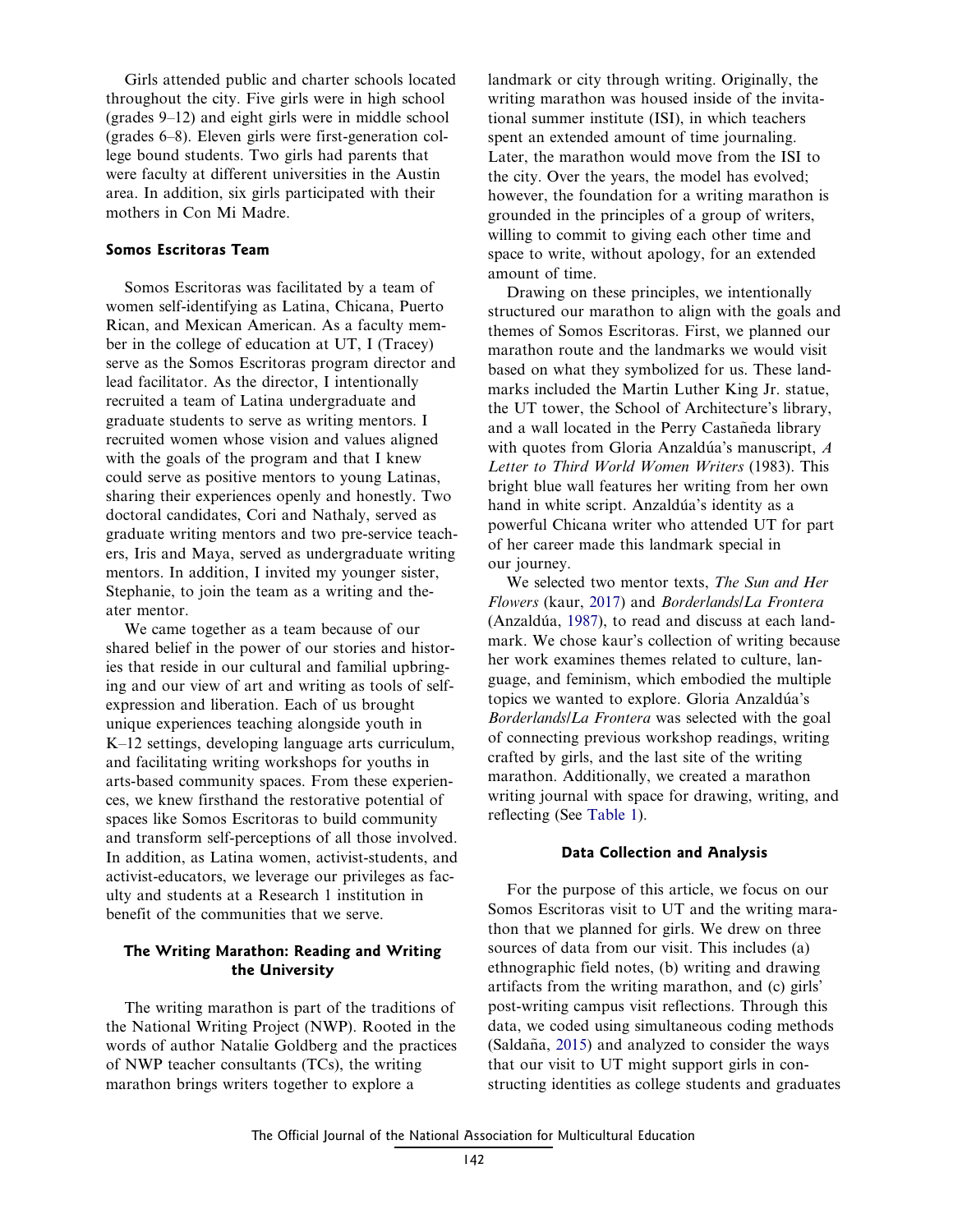<span id="page-5-0"></span>

| Time            | <b>Site</b>                              | <b>Mentor</b> text                            | Prompt                                                                                                                                                                                                                                                                                      |
|-----------------|------------------------------------------|-----------------------------------------------|---------------------------------------------------------------------------------------------------------------------------------------------------------------------------------------------------------------------------------------------------------------------------------------------|
| $10:00 - 10:30$ | Martin Luther King Jr. Statue            | Representation, rupi kaur                     | What was a time that you felt like a<br>moth in a group of butterflies?<br>We might look different in these spaces.<br>How do we keep on going on and<br>making our voices heard?                                                                                                           |
| $10:30 - 11:00$ | The Tower                                | Let's Leave This Place Roofless.<br>rupi kaur | This space has traditionally been<br>occupied by men and women that<br>often do not look like us. Let's talk<br>about the "ceilings" that we shatter<br>by being here. This is a very<br>metaphorical poem, how can we<br>translate this into Spanish, Spanglish,<br>or any other audience? |
| $11:00 - 11:30$ | Architecture Library                     | First woman in my lineage,<br>rupi kaur       | Even though it might be challenging,<br>we have many opportunities to strive<br>and author the futures we envision<br>for ourselves. How does yours look<br>like? Write and illustrate the future<br>you will create for yourself.                                                          |
| $11:30-12:00$   | Main Library, Wall of<br>Anzaldúa quotes | Ancestors, rupi kaur                          | The women before us (our mothers,<br>grandmothers, teachers, and women<br>like Gloria Anzaldúa) open up spaces<br>for us to be able to tell our stories.<br>Remember your own ancestors, what<br>did they look like? Who are they?<br>Draw them.                                            |
| $12:00 - 12:15$ | Main Library, Wall of<br>Anzaldúa quotes | Two paragraphs from Anzaldúa,<br>Ch.6         | Read Anzaldúa's work and close with<br>discussion around us as writers and<br>moving forward?                                                                                                                                                                                               |

and how they authored themselves within the figured world of the university and beyond.

Across data, two themes emerged: Re-imagining Our Stories and Authoring Futures. In the next sections, we share vignettes that elaborate on these themes and highlight the necessity of opening spaces with and for Latina girls to author lives.

#### Re-Imagining Our Stories

"I was made to be someone in life, because not everyone in my family was successful." $\sim$ Yazmin, Somos Escritoras writer.

We culminated the writing marathon sitting on our floor of the campus library staring at the deep blue wall with Gloria Anzaldúa's ([1983](#page-8-0)) words from A Letter to Third World Women Writers, written across it in white script. Anzaldúa's writing encourages us, as writers and women of color, to make visible our silenced narratives and amplify our voices through writing. In response to Anzaldúa's words before her on the wall, Yazmin reflected on her own experiences as a first generation student, and penned the words written above. Her words illustrate the connectedness of her story to the stories and histories of her entire family. In

her writing, we see the way that she is re-imagining her story, the stories of those that came before her and those that will follow her.

Like Yazmin, all girls connected their own story to the stories and histories of their family. Specifically they named the women in their lives – their mamas, abuelitas, and tias. They described these important women as "bold," "courageous," and "proud" and with deep admiration and respect. To the girls, these women had paved the way for them to accomplish their goals and to dream and re-imagine their own stories in relation to theirs (Urietta, [2007](#page-9-0)).

For example, Kimberly, reflected on and wrote about the "long line of women in her family" and her link to their histories and stories. She wrote:

"I am part of a long line of women who are proud and bold. They're stubborn and stuck in their ways as well. I come from a strong and hardworking women [sic] who do their best to provide for their families."

In her writing, Kimberly positions herself alongside the women in her family, accepting strengths and challenges, while honoring all that they do for her and their families.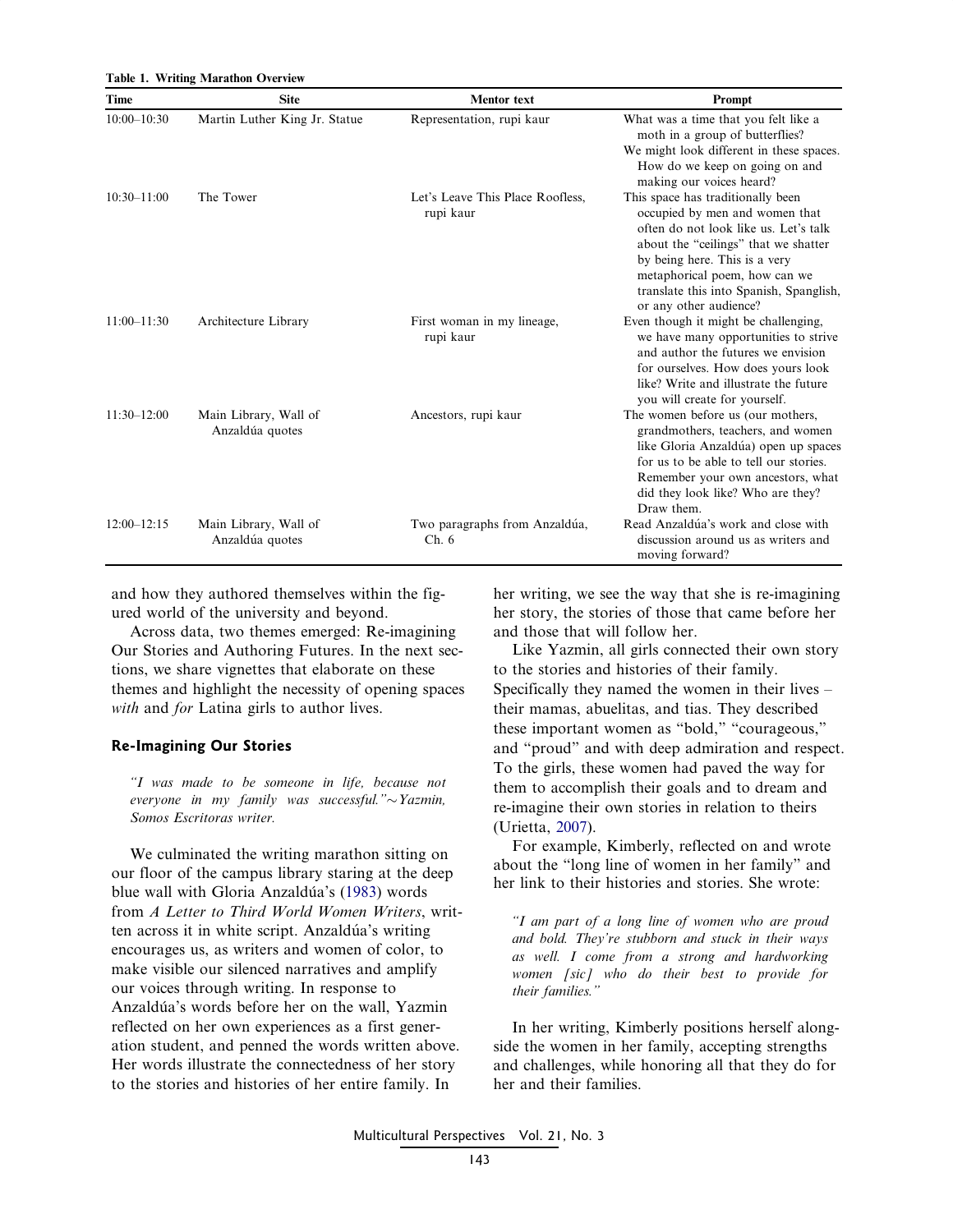<span id="page-6-0"></span>Girls discussed and wrote about the challenges that the women in their family had endured and how, in these challenges, their mamas, abuelitas, and tias had learned valuable lessons that they had shared with them. Sky drew and wrote about her mother. She wrote:

My Mom

A fighter

A lover

A woman whose strong …

She doesn't care what other people think

She doesn't care what people say

She has grown stronger either way…

She's a woman with color

A woman with thought

But not one can break her

Because she has a strong will.

In Sky's writing, we see how her mother has modeled strength and courage for her. Sky's mother is crafting a new story for herself that she is sharing with her filled with lessons of strength, courage, and love (Delgado-Gaitan, [2005](#page-8-0)). This time and space (Fletcher & Portalupi, [2001\)](#page-8-0) provided by the writing marathon to reflect on her mother's story and her own, supported Sky and all the girls in authoring and re-imagining their collective stories within and across various worlds (Holland et al., [1998](#page-8-0); Valdez & Omerbašić, [2015](#page-9-0)).

# Authoring Futures

"I just want to live a happy life." Silva, Somos Escritoras writer

Sitting in the architecture library, Silva wrote about her desire to have a "happy life." This spacious library contains walls full of colorful books, floor to ceiling windows, and large chandeliers. At this location, we read "First Woman in My Lineage" (kaur, [2017](#page-8-0)). This poem encouraged us to think about our futures and to be thankful for the firsts that we experience.





Figure 1. Symbols of careers.



Figure 2. Map of the future.

Inspired by the prompt "write and illustrate the future you will create for yourself," the girls shared their hopes for graduating high school and college and visualized themselves as professionals. Both Dayanara and Bernadette included drawings of cap and gowns symbolizing their future graduation from high school and college. Bernadette added an image of herself teaching in front of a classroom after receiving her college degree and Yvonne drew a picture of scrubs representing her goal to have a career in the medical field (Figure 1).

Aurora illustrated a beautiful map that included her past as an infant, placed a "you are here" marker next to her illustration as a young girl and outlined a clear path to college and a profession. She titled her work "Futureland." In this envisionment of her future, Aurora makes a strong

The Official Journal of the National Association for Multicultural Education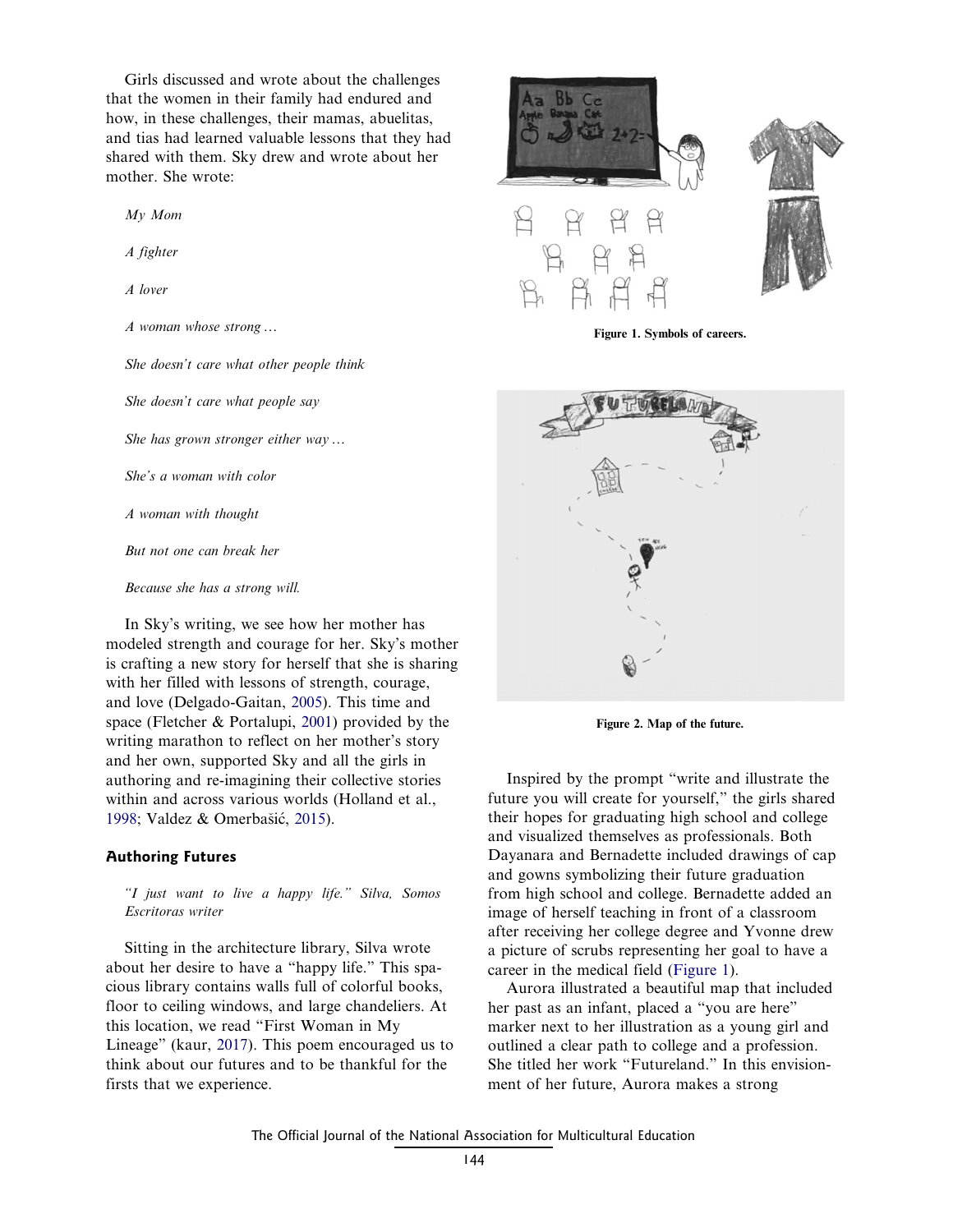<span id="page-7-0"></span>

Figure 3. Looking toward college.

connection between college and her career goals. She sees the way that the two are related and can discern a clear path for herself. In this way, she is showing that she is confident about how she will proceed to reach her goals. It is important to note that Aurora is the daughter of university professors. She has a unique position of privilege that stems from having strong university role models and this could contribute to her sense of certainty about her future [\(Figure 2\)](#page-6-0).

Finally, in her response, Carla names how she will be the "first generation to go to college and [how] its hard because you don't have someone to guide you through the right path and show you how things are going to be done." Carla wants to "go to Brown University to get a good education and a place where you can feel more at home." Even though she imagines herself at Brown University in the near future, she echoes the literature when naming the challenges first generation students face (Aragon, [2018;](#page-8-0) Rivera & Gallimore, [2006\)](#page-9-0). Her uncertainties are reflected in her drawing and the way that she is pictured at the gates of the university looking in. She is dressed in her cap and gown and seems poised to enter the university, but has yet to take the first steps (Figure 3). Looking toward college, Carla's drawing highlights the need for additional opportunities to see herself as a legitimate member of university communities and imagine herself in this new world (Holland et al., [1998](#page-8-0)).

#### Discussion/Implications

Like educators and scholars whose work is rooted in the communities in which they serve (Campano, Ngo, Low, & Jacobs, [2016;](#page-8-0) Delgado Bernal  $&$  Alemán, [2017\)](#page-8-0), we believe in the importance of blurring the boundaries and borders, real and imagined, that exist between the university and

community, by acting as a bridge to connect girls to campus. As women of color, working and studying at a Research 1 university, we understand the significance of our own privilege and the importance of opening space for Latina girls to envision their future selves as college students and graduates. Our own journeys have not been linear. We would not be where we are in our educations and careers without the support of those that came before us and walk alongside us, serving as a bridge and a mirror, for us to imagine and dream.

The writing marathon was the focal part of our visit to UT, providing girls the opportunity to read and write the campus and themselves in the "figured world" (Holland et al., [1998](#page-8-0), p. 52) of the university and the one we created together. For our writing marathon, we provided girls with a variety of texts and prompts to extend our work in previous workshops, while inviting them to relate their personal experiences to each landmark. Together, the physical space of the campus, the landmarks, texts, and our collective writing, and sharing served as cultural artifacts within the figured world of the university in which girls re-imagined their stories and authored themselves in new ways.

During our visit to UT, girls re-imagined and authored their stories by engaging with their histories, especially those of their antepasadas, in relation to the futures they were dreaming of and working toward. In their drawing and writing, girls named their mamas, abuelitas, and tias as prominent figures in their lives that embodied boldness, courage, and pride, which they instilled in them. Girls related their goals and achievements to the determination and support of their family, who they also realize overcame many challenges so that they may have the opportunities that they have today. The stories, experiences, and knowledge they carry with them from their families and communities support them in authoring identities as future college students and graduates of the university (Delgado Bernal, [2001](#page-8-0); López, Ynostroza, Fránquiz, & Curiel, [2015](#page-8-0); Urietta, [2007](#page-9-0)).

Within girls authoring themselves through their writing and drawing, we witness the tensions that exist, for some, as they position themselves anew within the figured world of the university. As a first generation student, Carla's drawing and writing uncovers the contradictions and tensions that she navigates as she is authoring her path toward her college dreams and career goals. In Aurora's writing, we see the potential impact of her family's position within the figured world of the university as professors on her clear conception of her future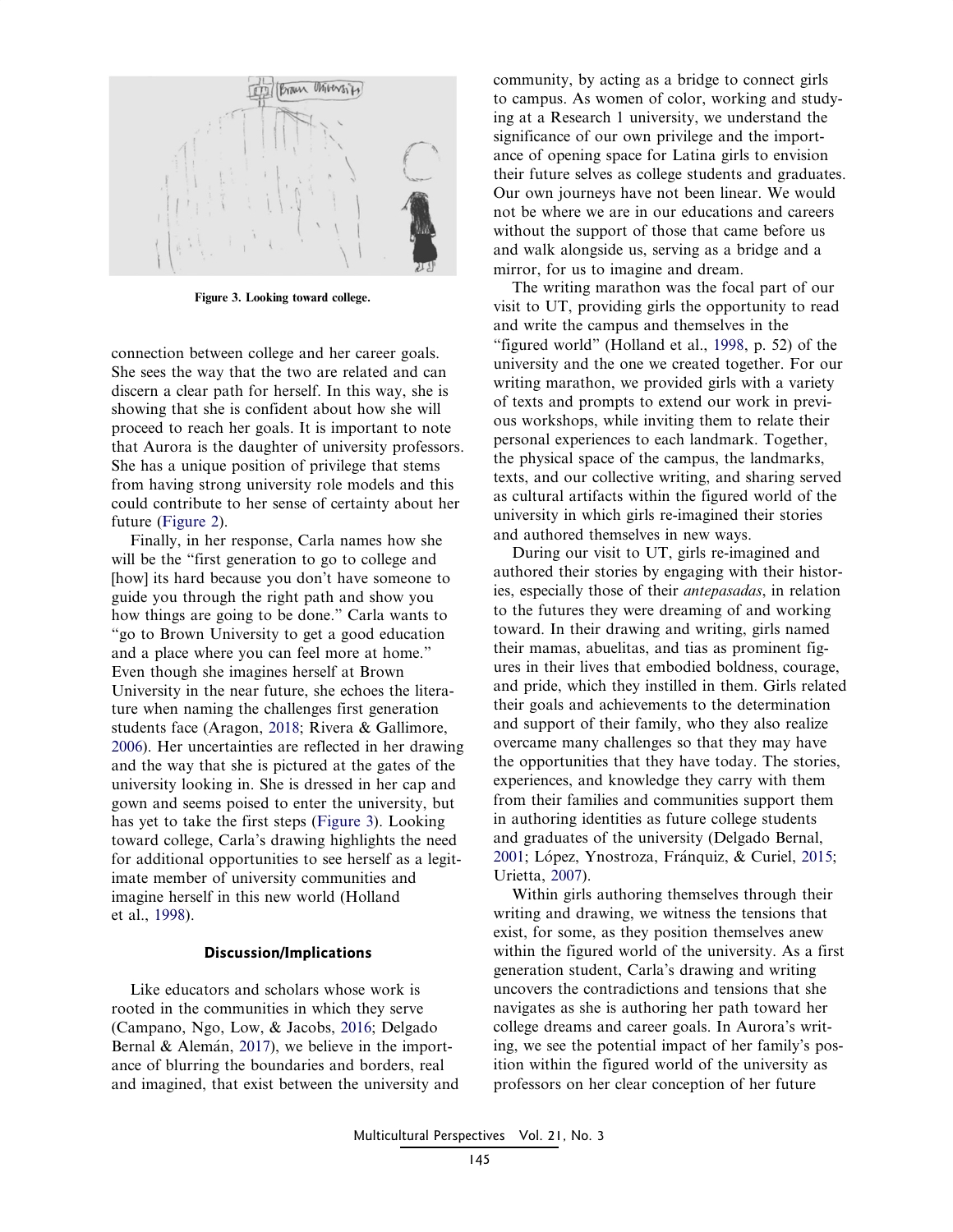<span id="page-8-0"></span>path and beyond. Both girls positioning and authoring of selves points to the importance of access and opportunities to spaces like Somos Esritoras in which girls can make sense of their stories and histories and work in community toward their futures.

In Somos Escritoras, we came together as Latina girls and women to create art and write and perform stories from our lived experiences. The voices and experiences of storytellers, authors, poets, and artists of color that we read and discussed foregrounded the examination of our own personal histories as we figured out the path that we are carving for ourselves with the support and encouragement of our close friends and families. The stories and experiences shared by girls at workshops and during our campus visit reveal the complexities of their identities while illuminating how they are positioning and authoring themselves in the many worlds they navigate to challenge stereotypes and open space for future generations.

For teachers and teacher educators, the work of Somos Escritoras illustrates how intentionally designed literacy spaces that build off the cultural and linguistic resources (Yosso, [2005\)](#page-9-0) of Latina girls have the potential to empower them to speak their truth and amplify their voices while re-imagining their stories and authoring their future selves (García & Gaddes, 2012). The use of culturally relevant texts written by men and women of color, the modeling and sharing of our own stories, the use of art and theater, and the facilitation of workshops in English and Spanish offer teachers concrete examples of how to leverage the practices and resources of their students in their literacy instruction. Our campus visit and the organization of the writing marathon highlights how teachers can expand the literacy curriculum to support students to envision their futures beyond the classroom space.

# **ORCID**

Nathaly Batista-Morales **b** http://orcid.org/0000-0001-7639-9247

#### References

- Anzaldúa, G. [\(1983](#page-5-0)). Speaking in tongues: A letter to 3rd world women writers. In C. Moraga & G. Anzaldúa (Eds.), This bridge called my back: Writings of radical women of color (pp. 165–174). New York, NY: Kitchen Table: Woman of Color Press.
- Anzaldúa, G. [\(1987](#page-1-0)). Borderlands: La frontera. San Francisco, CA: Aunt Lute.
- Aragon, A. ([2018\)](#page-7-0). Achieving Latina students: Aspirational counterstories and critical reflections on parental community

cultural wealth. Journal of Latinos and Education, 17(4), 373–385. doi:[10.1080/15348431.2017.1355804](https://doi.org/10.1080/15348431.2017.1355804)

Blackburn, M. V. [\(2002](#page-2-0)). Disrupting the (hetero) normative: Exploring literacy performances and identity work with queer youth. Journal of Adolescent & Adult Literacy, 46(4), 312–324.

- Brown, R. N. ([2013\)](#page-3-0). Hear our truths: The creative potential of Black girlhood. Chicago, IL: University of Illinois Press.
- Campano, G., Ngo, L., Low, D., & Jacobs, K. B. ([2016\)](#page-7-0). Young children demystifying and remaking the university through critical play. Journal of Early Childhood Literacy, 16(2), 199–227. doi:[10.1177/1468798415577875](https://doi.org/10.1177/1468798415577875)
- Con Mi Madre Mission. ([n.d\)](#page-3-0). In Con Mi Madre. Retrieved from [http://www.conmimadre.org/.](http://www.conmimadre.org/)
- Daisey, P., & José-Kampfner, C. ([2002\)](#page-2-0). The power of story to expand possible selves for Latina middle school students. Journal of Adolescent & Adult Literacy, 45(7), 578–587.
- Delgado Bernal, D. ([2001\)](#page-3-0). Learning and living pedagogies of the home: The Mestiza consciousness of Chicana students. International Journal of Qualitative Studies in Education, 14(5), 623–639. doi:[10.1080/09518390110059838](https://doi.org/10.1080/09518390110059838)
- Delgado Bernal, D., & Alemán, E. ([2017\)](#page-7-0). Transformational educational pathways for Chicanalo students: A critical race Feminista Praxis. New York, NY: Teachers College Press.
- Delgado-Gaitan, C. [\(2005](#page-6-0)). Reflections from the field family narratives in multiple literacies. Anthropology and Education Quarterly, 36(3), 265–272.
- Denner, J., & Guzman, B. (Eds.). ([2006\)](#page-2-0). Latina girls: Voices of adolescent strength in the US. New York, NY: NYU Press.
- Farmer-Hinton, R. [\(2008](#page-2-0)). Social capital and college planning: Students of color using school networks for support and guidance. Education and Urban Society, 41(1), 127-157. doi: [10.1177/0013124508321373](https://doi.org/10.1177/0013124508321373)
- Fletcher, R., & Portalupi, J. ([2001\)](#page-6-0). Writing workshop: The essential guide. Portsmouth, NH: Heinemann.
- Flores, T. T. [\(2018a](#page-3-0)). Chicas fuertes: Counterstories of Latinx parents raising strong girls. Bilingual Research Journal, 41(3), 329–348. doi:[10.1080/15235882.2018.1496955](https://doi.org/10.1080/15235882.2018.1496955)
- Flores, T. T. [\(2018b](#page-3-0)). Cultivando la voz mujer: Latina adolescent girls and their mothers rewriting their pasts and imagining their futures. Literacy Research: Theory, Method, and Practice, 67(1), 211–227. doi[:10.1177/2381336918786733](https://doi.org/10.1177/2381336918786733)
- García, A., & Gaddes, A. [\(2012](#page-2-0)). Weaving language and culture: Latina adolescent writers in an after-school writing project. Reading & Writing Quarterly, 28(2), 143–163. doi[:10.1080/](https://doi.org/10.1080/10573569.2012.651076) [10573569.2012.651076](https://doi.org/10.1080/10573569.2012.651076)
- Holland, D., Lachicotte, W., Skinner, D., & Cain, C. [\(1998](#page-1-0)). Identity and agency in cultural worlds. Cambridge, MA: Harvard University Press.
- Jocson, K. ([2010\)](#page-3-0). Unpacking symbolic creativities: Writing in school across contexts. Review of Education, Pedagogy and Cultural Studies, 32(2), 206–236. doi[:10.1080/](https://doi.org/10.1080/10714411003799108) [10714411003799108](https://doi.org/10.1080/10714411003799108)
- kaur, r. ([2017\)](#page-4-0). The sun and her flowers. Kansas City, MO: Andrews McMeel Publishing.
- King, S. B. ([2012\)](#page-2-0). Increasing college-going rate, parent involvement, and community participation in rural communities. Rural Educator, 33(2), 20–26.
- López, M. M., Ynostroza, A., Fránquiz, M. E., & Curiel, L. C. [\(2015](#page-7-0)). Cultural artifacts: Using Sylvia and Aki for opening up authoring spaces. Bilingual Research Journal, 38(2), 190–206. doi:[10.1080/15235882.2015.1068243](https://doi.org/10.1080/15235882.2015.1068243)
- Moll, L. C., Amanti, C., Neff, D., & Gonzalez, N. [\(1992](#page-3-0)). Funds of knowledge for teaching: Using a qualitative approach to connect homes and classrooms. Theory into Practice, 31(2), 132–141. doi:[10.1080/00405849209543534](https://doi.org/10.1080/00405849209543534)

The Official Journal of the National Association for Multicultural Education